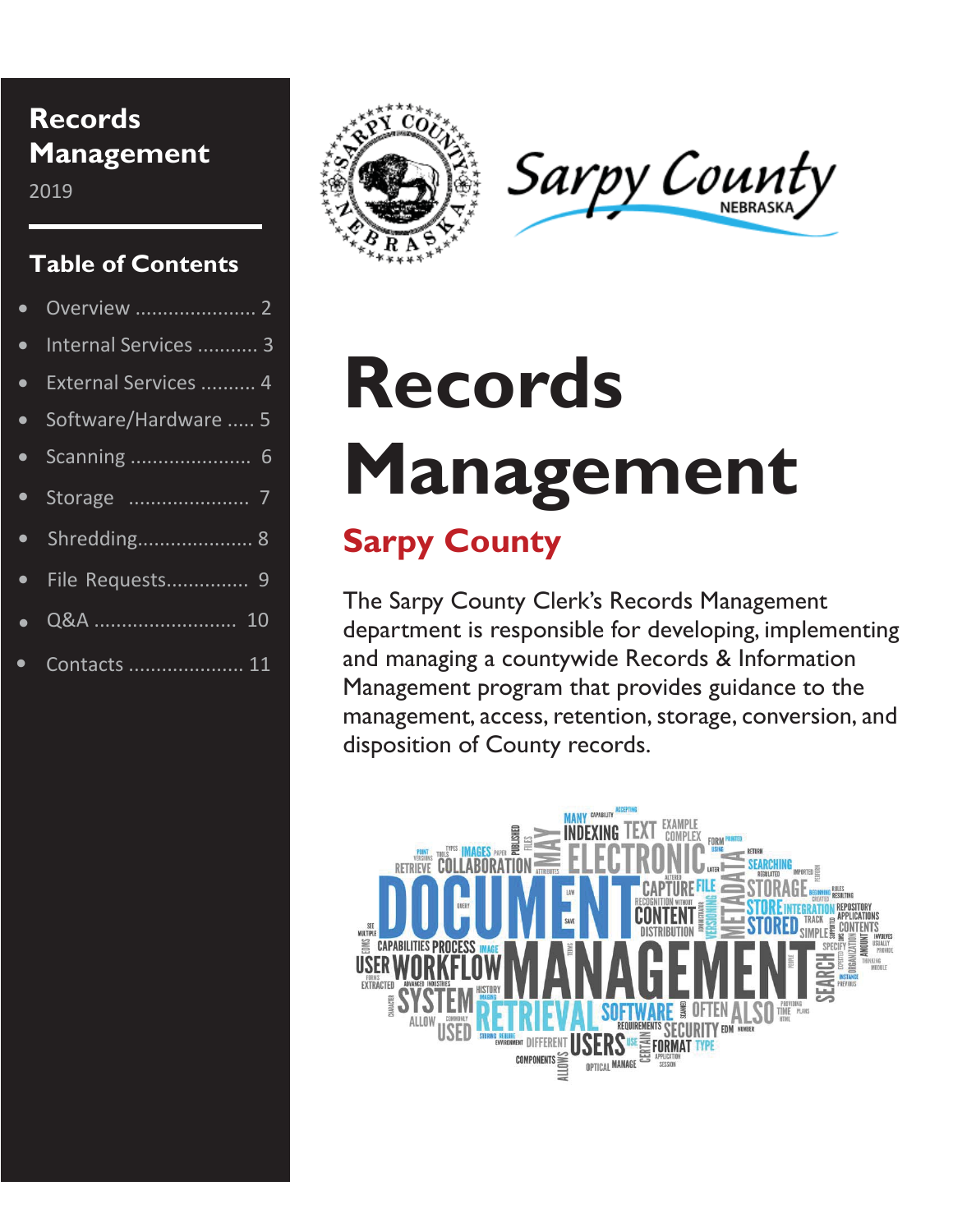EST. 2008



## **Overview**

The Sarpy County Records Management department was established in 2008 to provide the services and assistance necessary to achieve the goals of Sarpy County's Records Management Policy.

There are currently over 6,500 boxes of records and 1,000 books managed in the records vault, over 500,000 electronic documents managed in the Records Management System & over 10 million images scanned to this day.

The Records Management department has more than tripled in size throughout the years. Originally, there were eight departments using the services provided by the records center, which has now grown to 28. The Records Management department is in the beginning stages of offering services to agencies outside of the courthouse within Sarpy County.

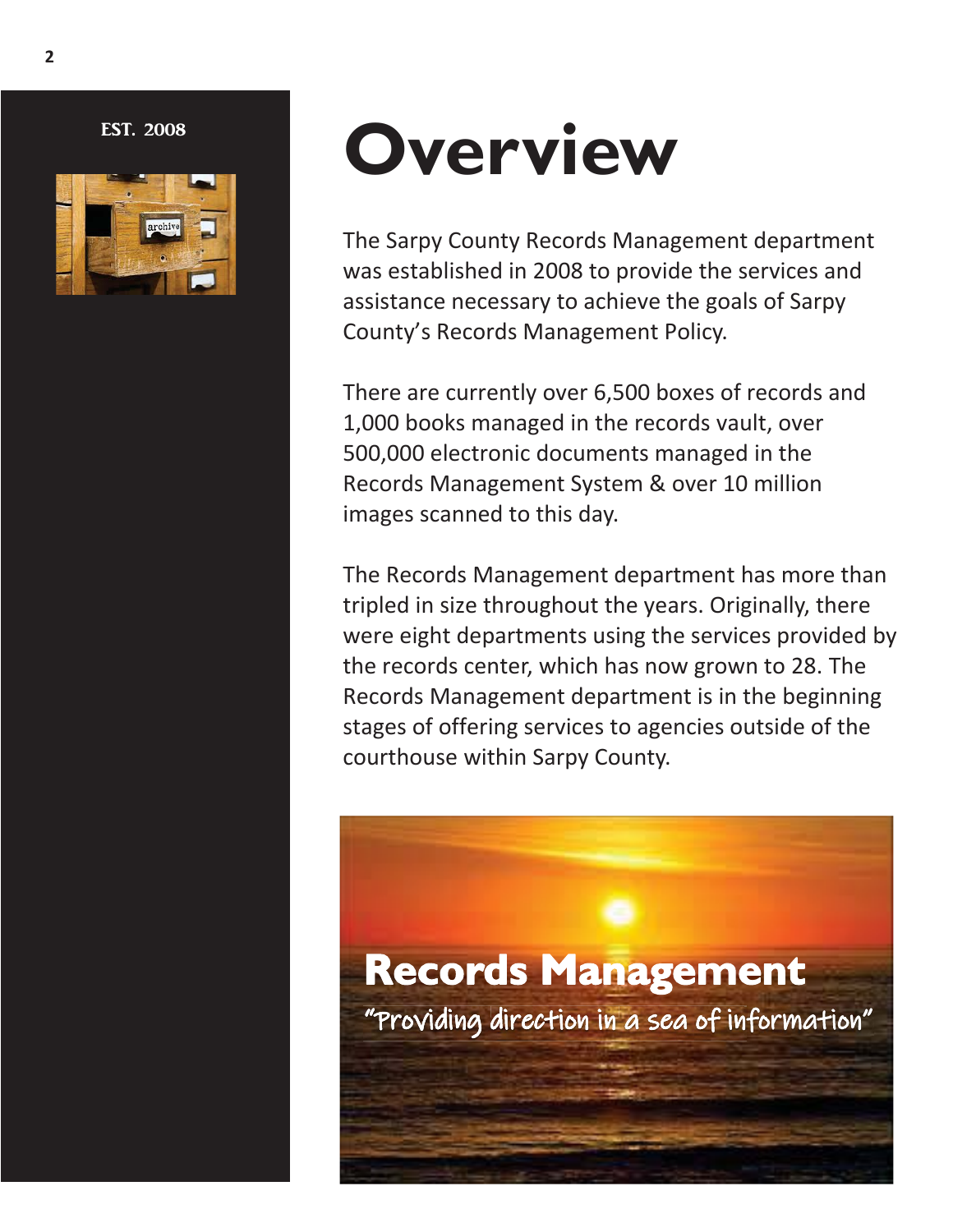

# **Internal Services**

To achieve the Sarpy County Records Management goals the following services are offered to all departments:

- Document Scanning
- Data Entry
- Secure Storage
- Records Management Process Consulting
- Electronic Document Management
- HPRM Training
- Internal Record Requests
- Public Record Requests
- On-site Shredding
- Retention Management
- Migration
- Redaction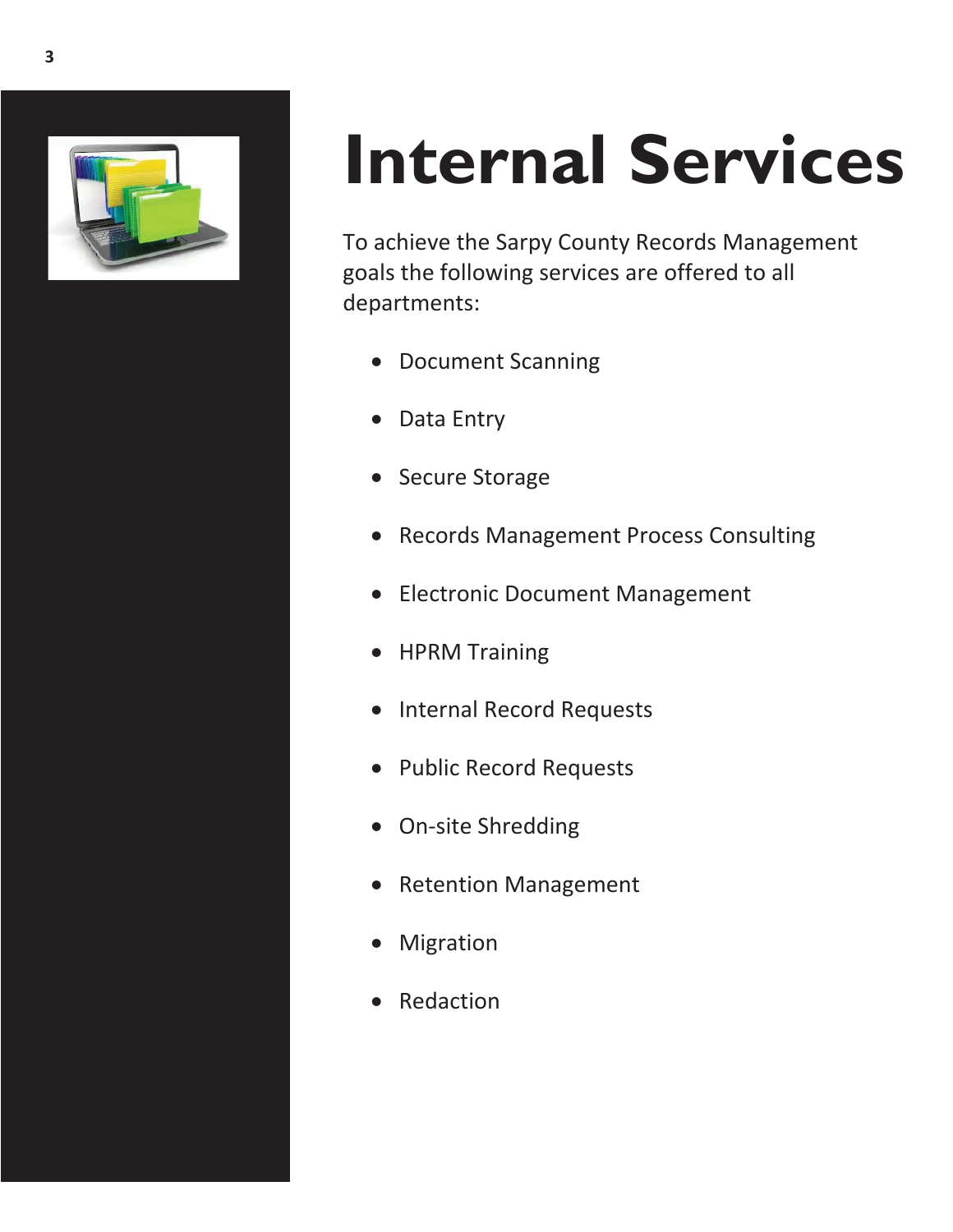

# **External Services**

Records are one of the most valuable assets within an organization & should be managed efficiently. The Sarpy County Records Management department is committed to assisting agencies, throughout the County, to help meet their document management needs by providing the following services:

- Records Management consultation
- Record Conversion
- Temporary Storage
- Data Transfer
- Secure on-site shredding

The Records Management team will conduct a thorough consultation to determine the best solution for each agency. During the conversion process, we are committed to protecting records by providing a secure storage location, proper security on electronic images & ensuring confidentiality. We are also committed to creating images of high quality with accurate indexing. Secure shred services are offered after project completion.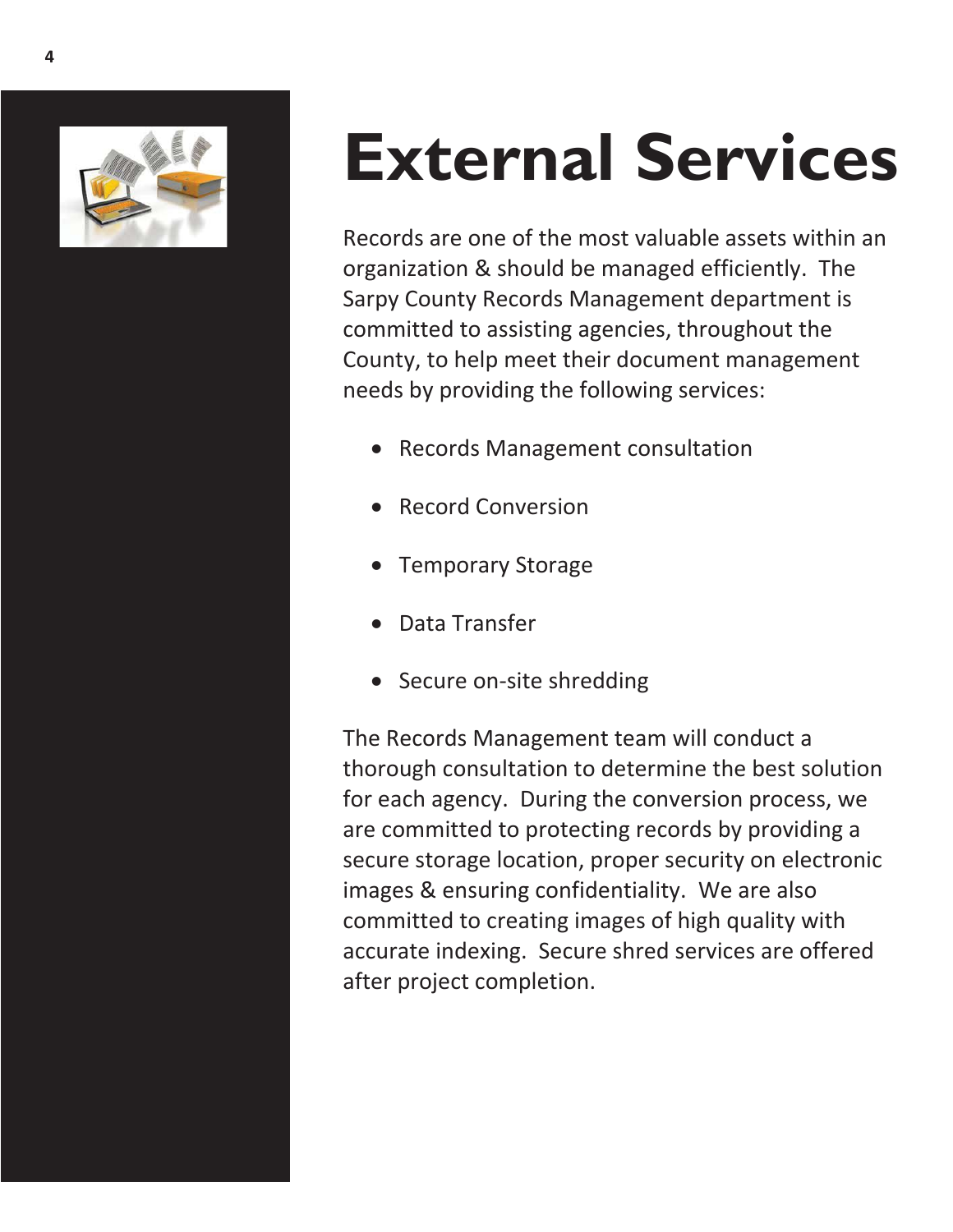

### **Laserfiche®**







# **Software & Hardware**

### **HPRM**

 The electronic document and records management system (EDRMS) that is used by Records Management department as well as several others within the County. This system is designed to capture, manage, and secure information in order to meet governance and regulatory compliance obligations.

### **Laserfiche**

The records management department uses the quick fields add on to capture documents, extract information, index, report and manage scanned documents temporarily.

### **Filebound**

The Records Management department uses filebound to help improve efficiency by implementing workflow automation and electronic forms.

### **BarTender**

The Records Management department uses BarTender to create barcodes & labels for projects to help increases automation.

### Scanners

There are 4 high speed scanners in the Records Management department & a large scanner used to capture images from books & maps.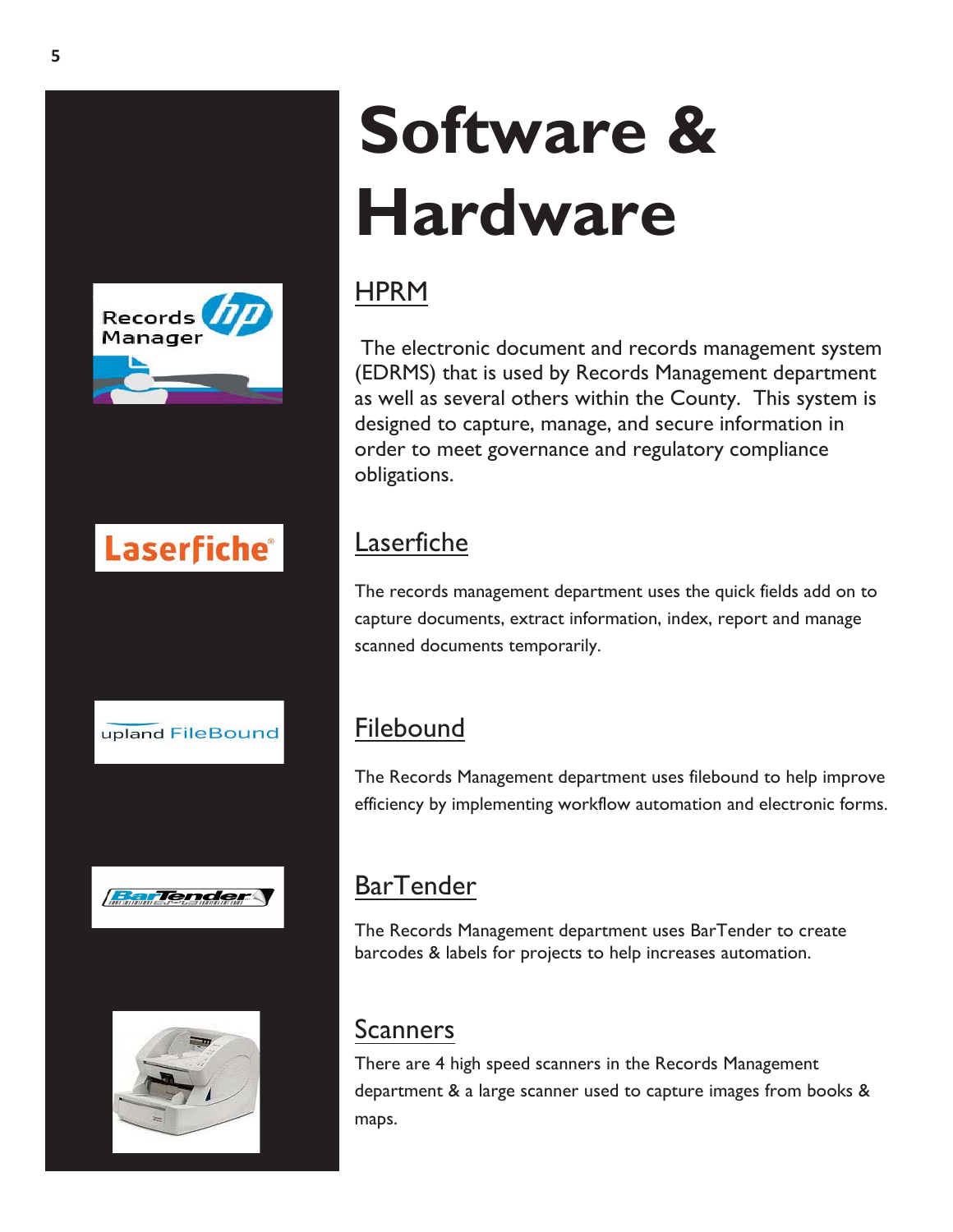

#### Scanning Steps:

- Prep each box
- Scan documents
- Check images quality
- Index each document
- Export to final destination

# **Scanning**

We offer scanning to all departments and currently scanning on a weekly/daily basis for multiple departments.

We use the scanning software program Quickfields and store the scanned documents in the program Laserfiche.

#### Daily Scanning:

We receive items from departments on a daily basis. We scan them immediately and upload them to the requested destination

### Emergency Scans:

Any department can request an item to be scanned at any time and we will scan their document, title it with the given name, and send it to them electronically or upload the document to Intra.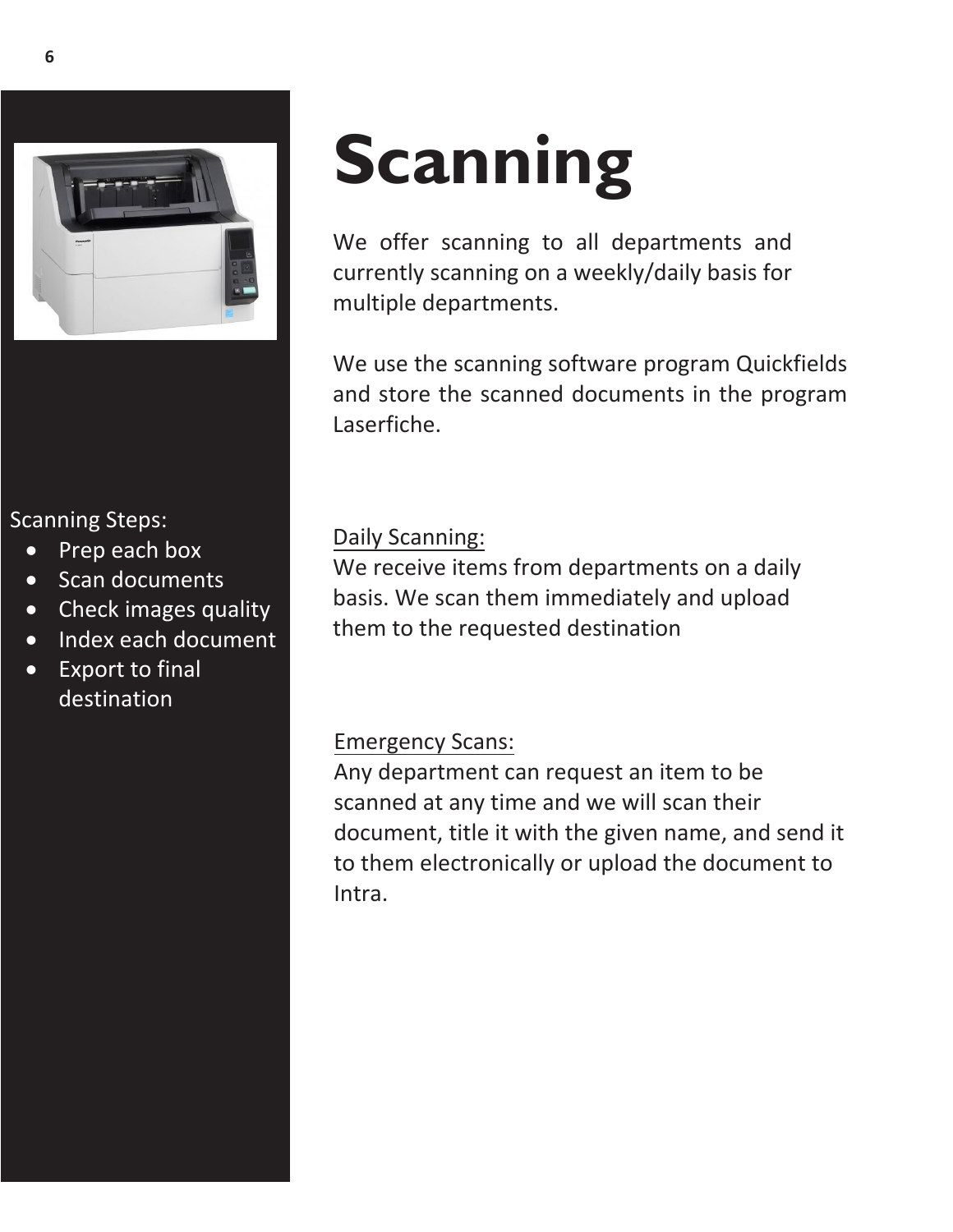

## **Storage**

As items are brought down for storage/scanning in the records center we enter the information from the content sheets into our Records Management System. All boxes coming into the records center fall under one of three categories:

- Retain Permanently
- Retain until Retention is Satisfied
- Need to Scan

Each Electronic box has 9 fields that need to be filled out:

- Title
- Classification
- Retention Schedule
- Destruction year
- Owner
- RM Notes
- Assignee

After each box is electronically entered into our system we print barcodes off that our system generates. Each barcode is used as a unique identifier for each box.

All boxes are stored until they have met their assigned retention schedule or signed off by their owner.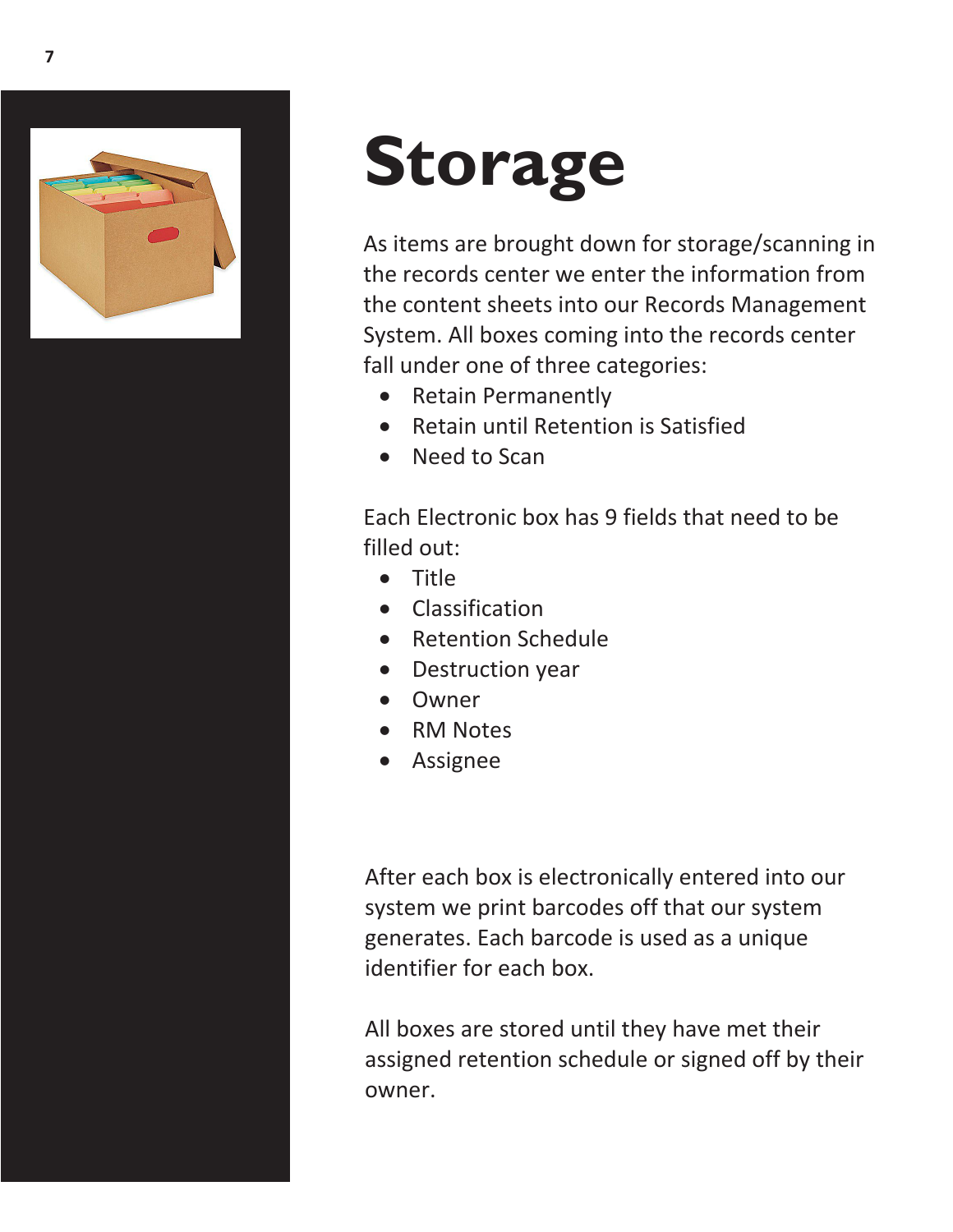

# **Shredding**

Each year the Sarpy County Records Management Departments completes a "records purge".

- The shred is completed on-site as to guarantee confidentiality to all departments.
- The accuracy of these lists are based off of the understanding of the information that is provided and entered into our Document Management System
- Once each list is finalized they are sent out to each department approximately one month before destruction.
- Once the forms are turned in and signed we do a physical check and place destruction stickers on each box.
- The boxes are removed from the records center the day of shredding.
- After the shred has been completed a final inventory is conducted to ensure the shred is completed.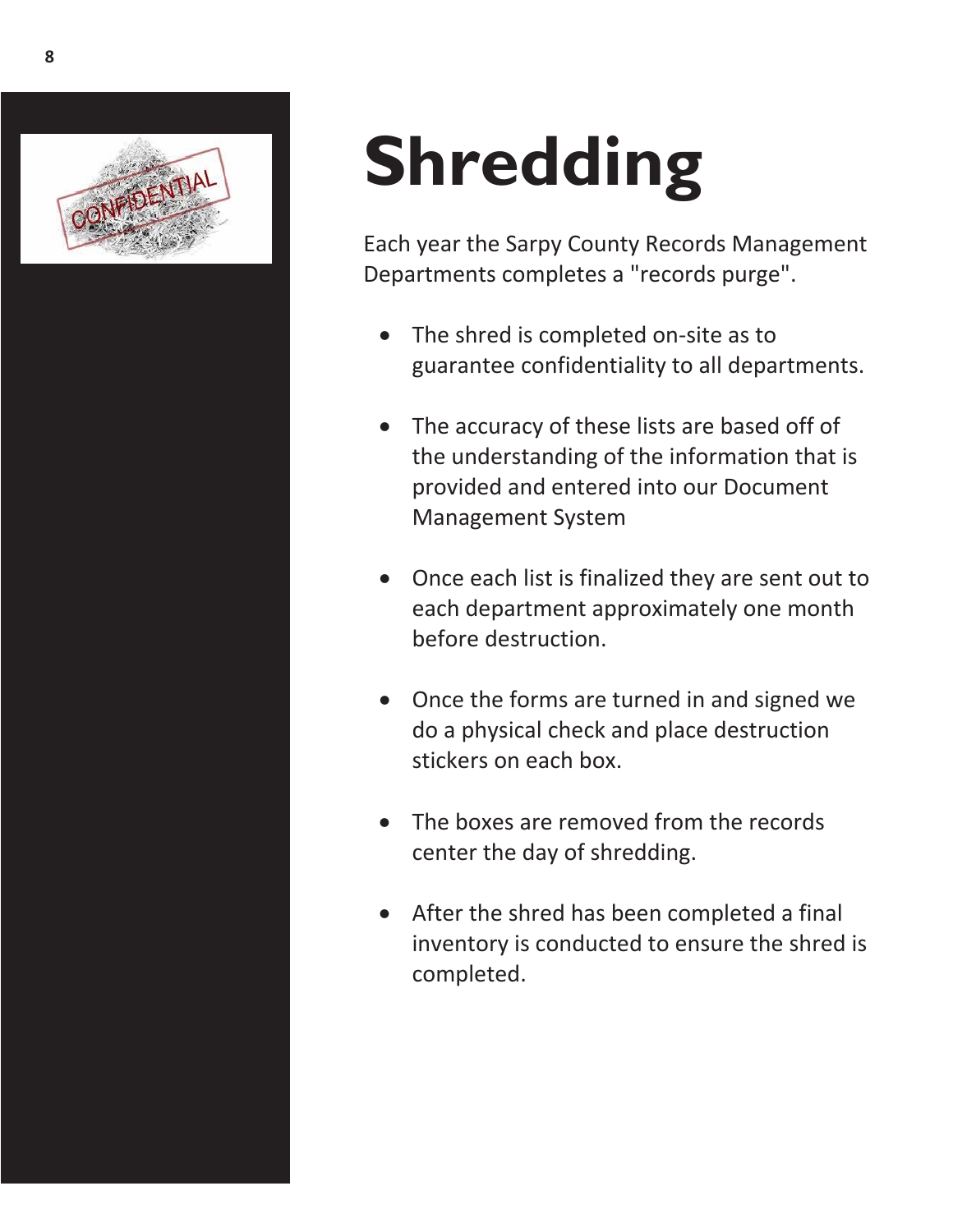

# **File Requests**

We take great pride in our ability to retrieve files that are requested by departments throughout the county in an accurate & timely manner.

- File requests are sent via email to a group email that goes to every staff member in the Records Management Department.
	- o RecordsRequest@sarpy.com
- All file requests should be completed within 15 minutes, although most are completed in under 5 minutes.
- Our Records Management System allows us to check files in and out. This helps us track all files by letting us know who requested the file, the date it was checked out, and the date it was returned.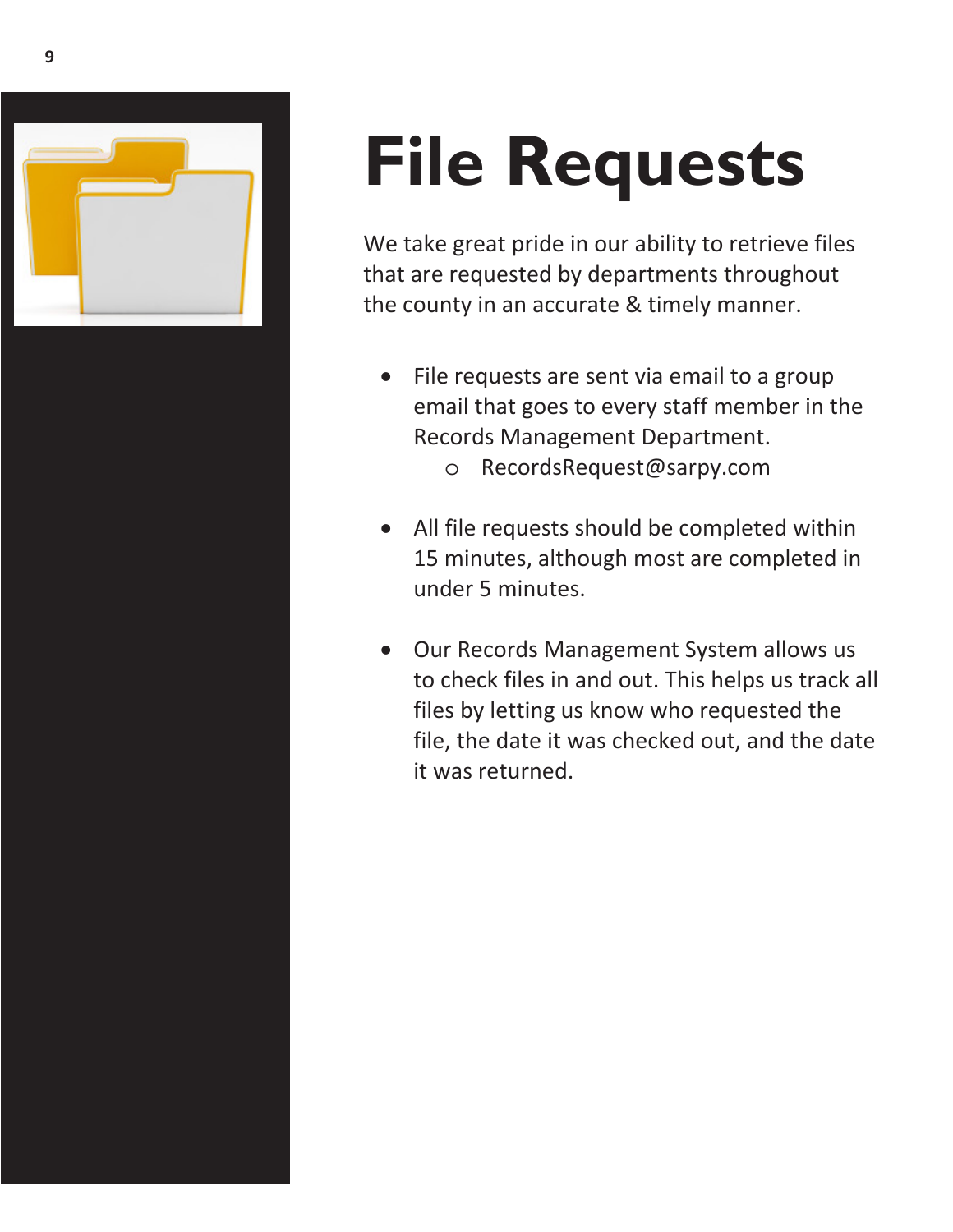

# **Q & A**

#### **What is Records Management?**

The administrative and managerial activities related to managing records throughout their life cycle from creation to their final disposition in which they are destroyed or retained permanently.

#### **What is a Record?**

Any book, document, paper, photograph, microfilm, sound recording, magnetic storage medium, optical storage medium, or other material regardless of physical form or characteristics created or received pursuant to law, charter, or ordinance or in connection with any other activity relating to or having an effect upon the transaction of public business.

#### **What is Durable Medium?**

The Secretary of State as State Records Administrator, through Rule and Regulation adoption authority, defines Durable medium as follows: Durable medium shall be any information storage medium that is created by a durable process. A process shall be the combination of hardware, software, storage media, techniques, and procedures, used to manage, create, store, retrieve, and delete information belonging to the custodian agency.

#### **What is a Retention Schedule?**

A retention schedule is a listing of approved record retention periods governing the disposition of records.

#### **What is a Public Record?**

Neb. Rev. Stat. § 84-712.01 defines public records for purposes of the Public Records Statutes. Under that section, except where other statutes expressly provide that a record shall not be made public, public records are all records and documents, regardless of physical form, of or belonging to the state and its various political subdivisions, departments, boards, and commissions. Under this definition, public records are broadly defined, and the scope of the bodies covered is also wide. Data which is a public record in its original form remains so when maintained in a computer.